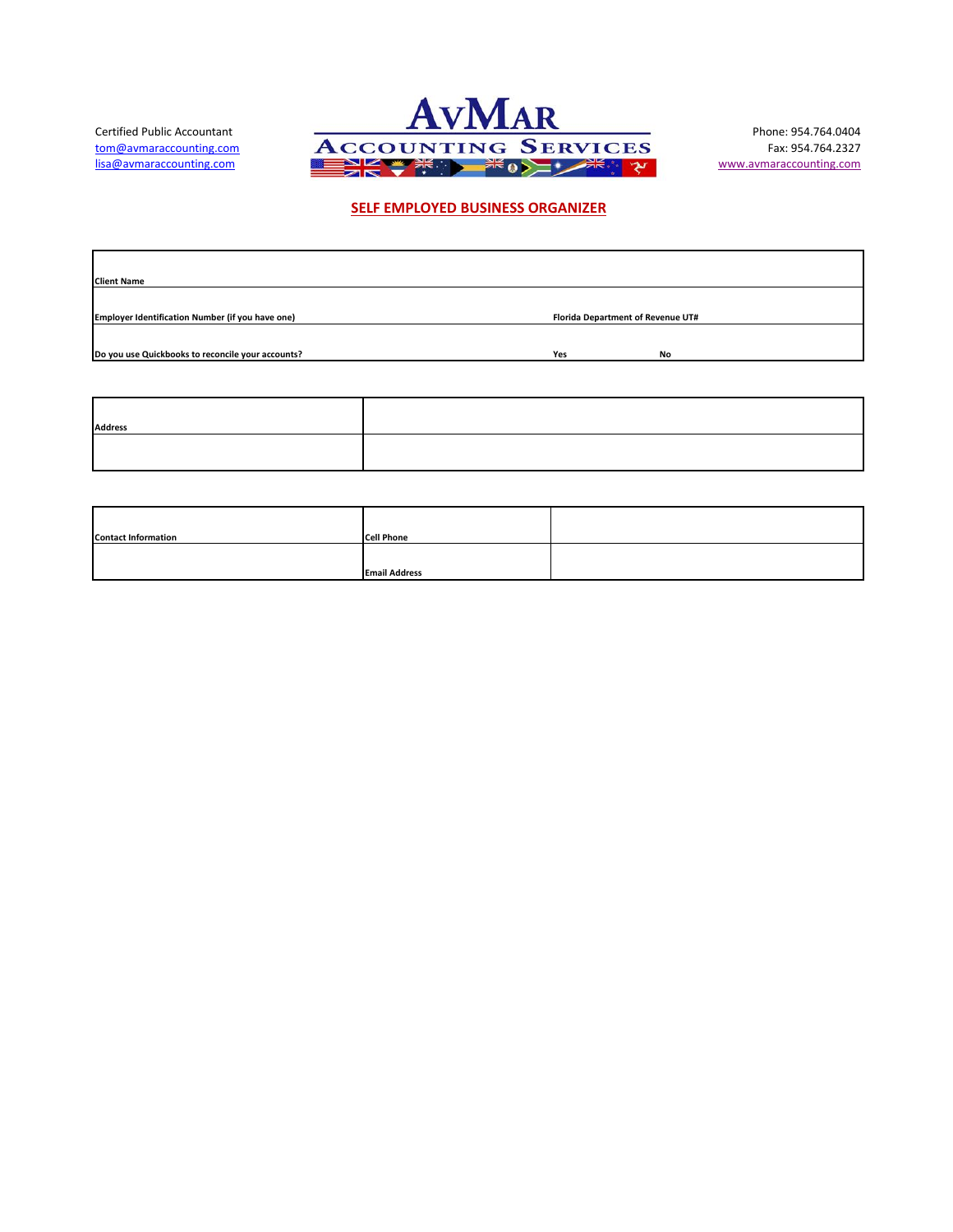

Ħ.

# **INCOME / EXPENSE**

**Please complete this section if you are not currently using accounting software (Quickbooks)**

|                                      | <b>These complete this section in you are not carrierity worky accounting solutions (spicified in )</b> |                                                |
|--------------------------------------|---------------------------------------------------------------------------------------------------------|------------------------------------------------|
| <b>Gross Income</b>                  |                                                                                                         |                                                |
|                                      |                                                                                                         |                                                |
|                                      |                                                                                                         |                                                |
| <b>Purchase of Goods for Resale</b>  | <b>Advertising</b>                                                                                      |                                                |
| <b>Automobile Expenses</b>           | Insurance                                                                                               |                                                |
|                                      |                                                                                                         |                                                |
| <b>Commissions/Fees/Casual Labor</b> | <b>Office Expense</b>                                                                                   |                                                |
| <b>Communications/Telephone</b>      | <b>Supplies</b>                                                                                         |                                                |
| <b>Professional Fees</b>             | <b>Travel</b>                                                                                           |                                                |
|                                      |                                                                                                         |                                                |
| <b>Equipment Rent</b>                | <b>Office Rent</b>                                                                                      |                                                |
| <b>Repairs/Maintenance</b>           | <b>Utilities</b>                                                                                        |                                                |
| Taxes, Licenses, Fees                | Meals/Entertain                                                                                         |                                                |
| Other (attach list if necessary)     |                                                                                                         | Do you have inventory for resale?<br>Yes<br>No |

## **VEHICLE EXPENSE WORKSHEET**

| Year, Make and Model                                                                                                                                              |           | <b>Vehicle Cost</b>      |  |
|-------------------------------------------------------------------------------------------------------------------------------------------------------------------|-----------|--------------------------|--|
| <b>Start Date For Business Use</b>                                                                                                                                |           | <b>Lease Payments</b>    |  |
| End Date for Business Use (if applicable)                                                                                                                         |           | Fuel                     |  |
| Odometer on January 1st or first date of use                                                                                                                      |           | Insurance                |  |
| Odometer on December 31st or last day of use                                                                                                                      |           | <b>Repairs and Maint</b> |  |
| <b>Personal Miles</b>                                                                                                                                             |           | Other                    |  |
| <b>Commuting Miles</b>                                                                                                                                            |           |                          |  |
| <b>Business Miles</b>                                                                                                                                             |           |                          |  |
|                                                                                                                                                                   |           |                          |  |
|                                                                                                                                                                   |           |                          |  |
| Do you have another vehicle available for personal use?<br><b>YES</b>                                                                                             | <b>NO</b> |                          |  |
| In the event of audit, taxpayer is required to keep mileage log and written evidence supporting the mileage deduction. If you have questions regarding supporting |           |                          |  |
| documentation please contact our office.                                                                                                                          |           |                          |  |
| Briefly describe how your business vehicle is used for business related purposes:                                                                                 |           |                          |  |
|                                                                                                                                                                   |           |                          |  |
|                                                                                                                                                                   |           |                          |  |
|                                                                                                                                                                   |           |                          |  |
|                                                                                                                                                                   |           |                          |  |